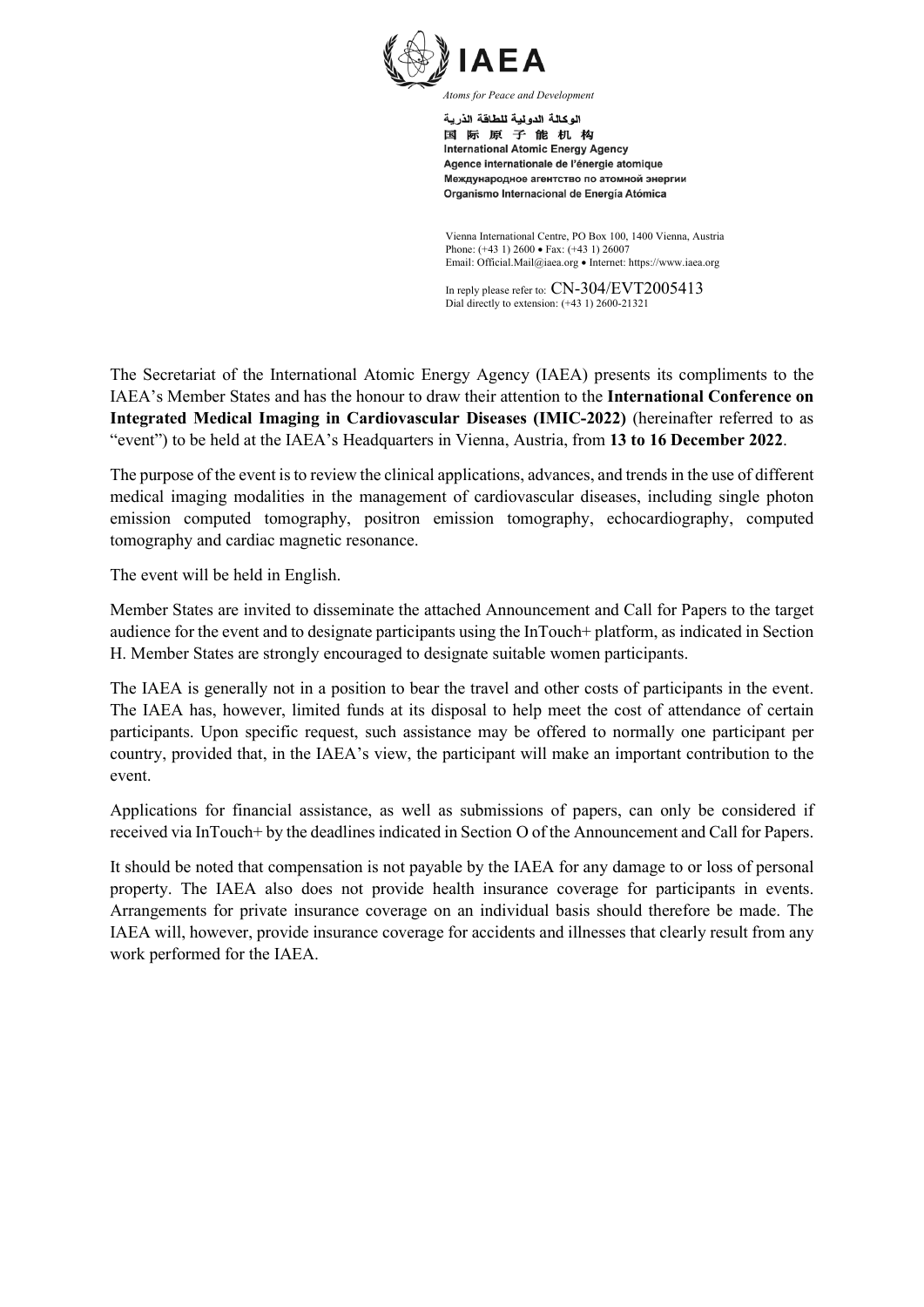Page 2

The Secretariat of the International Atomic Energy Agency avails itself of this opportunity to renew to the IAEA's Member States the assurances of its highest consideration.



2021-11-11

Enclosure: Announcement and Call for Papers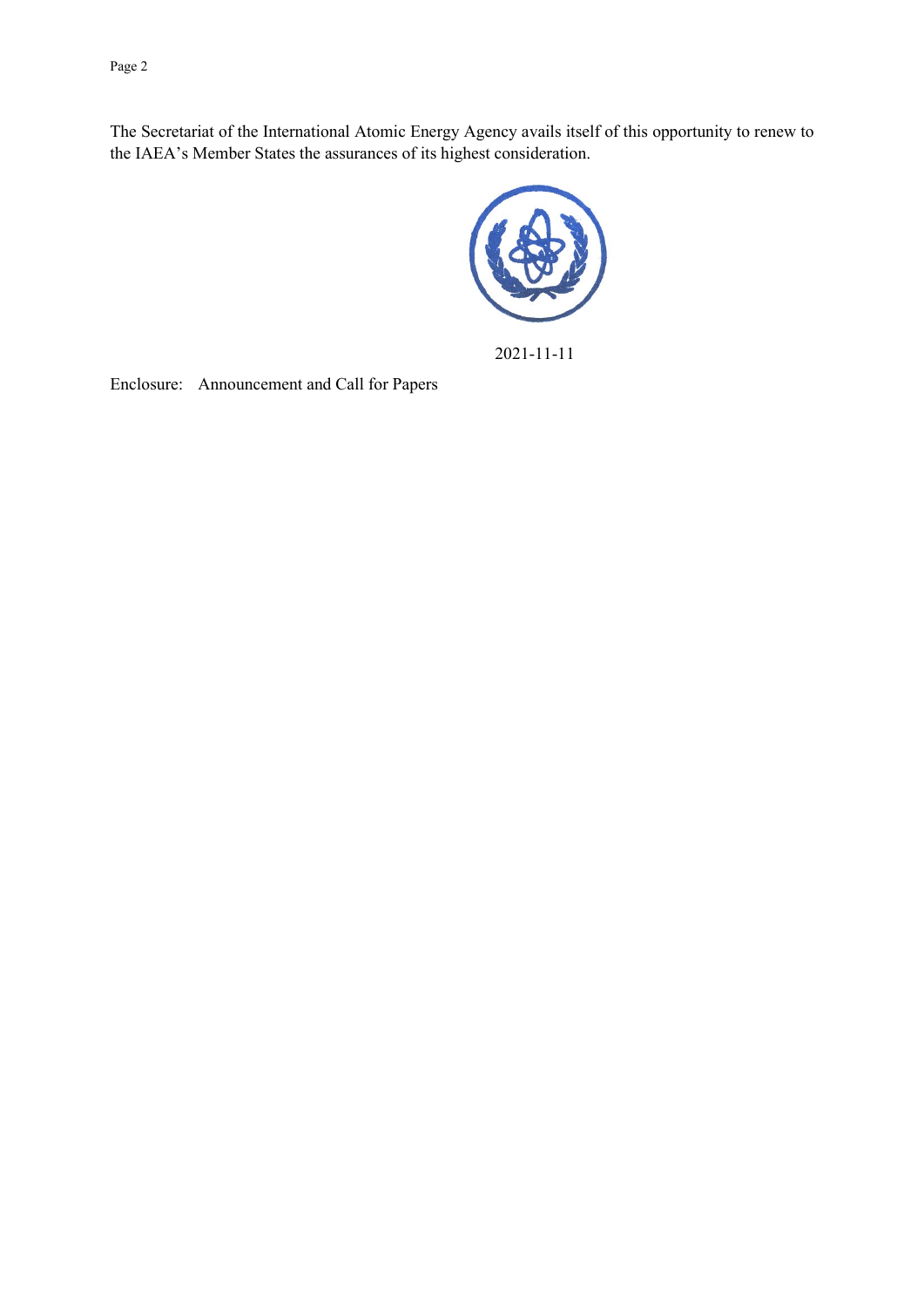

# **International Conference on Integrated Medical Imaging in Cardiovascular Diseases (IMIC-2022)**

**IAEA Headquarters Vienna, Austria**

**13–16 December 2022**

**Organized by the** International Atomic Energy Agency (IAEA)

**In cooperation with the**

# **Announcement and Call for Papers**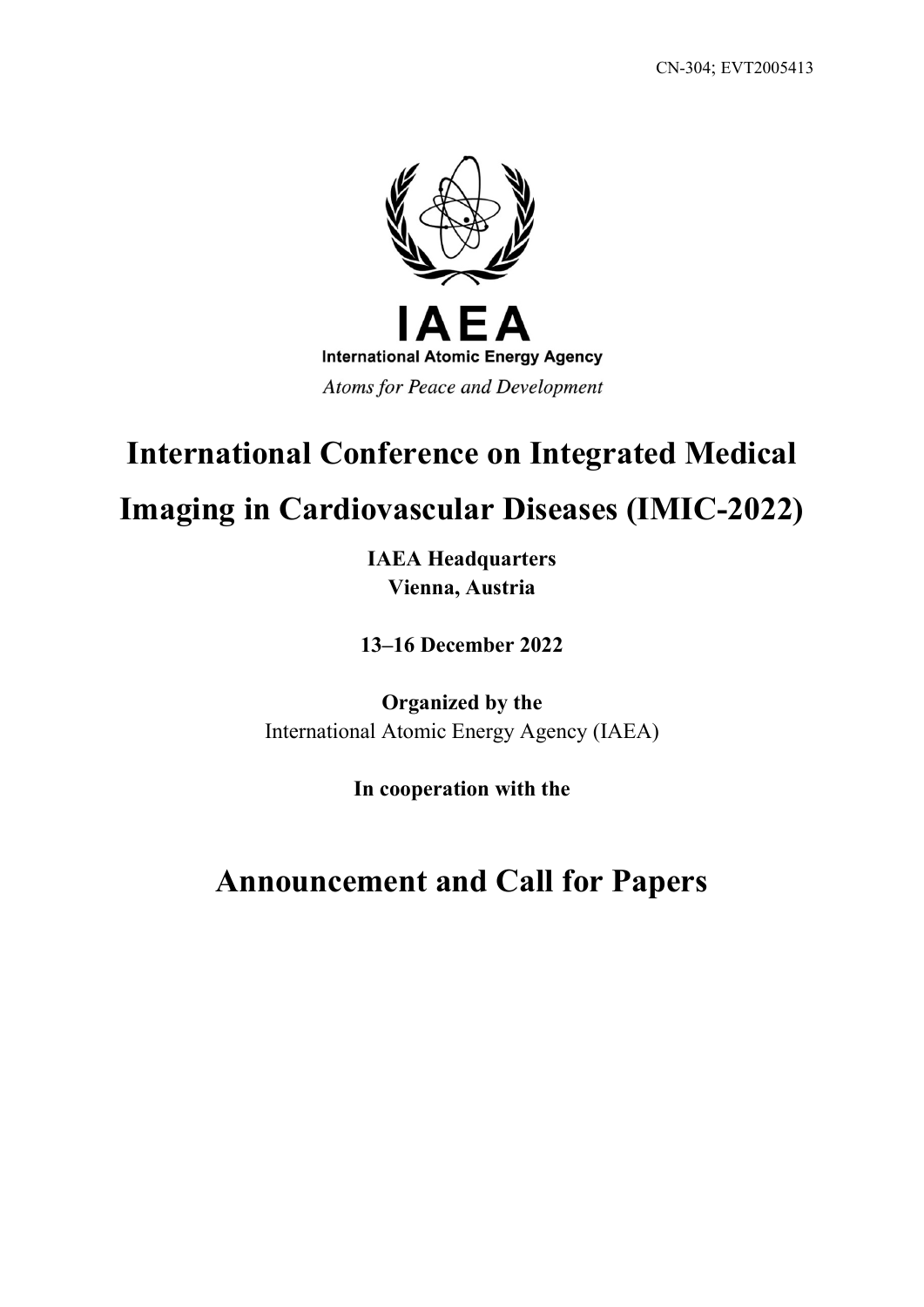# **A.Background**

In 2022, the International Atomic Energy Agency (IAEA) will hold the International Conference on Integrated Medical Imaging in Cardiovascular Diseases (IMIC-2022), building on the success of the IMIC-2013 and IMIC-2016 conferences. Non-communicable diseases (NCDs) are steadily increasing both in developed and developing countries. Cardiovascular diseases (CVDs) are a dominant subgroup of NCDs and account for the highest proportional mortality among all NCDs. Consequently, CVDs rank among the main priorities of health care systems of many IAEA Member States. Identifying appropriate management strategies is of the utmost importance, as it was estimated by the World Health Organization (WHO) that more than 23 million people will die annually due to CVDs by 2030. The situation is particularly alarming in low- and middle-income countries, as 80% of the mortality burden is borne by such countries.

Medical imaging, including molecular nuclear medicine, is extremely important in that it offers strategic advantages in both diagnostic and therapeutic decision-making. It provides invaluable inputs for different stages of CVD management including diagnosis, staging, treatment, prognosis and follow-up. Medical imaging includes techniques such as single photon emission computed tomography (SPECT), positron emission tomography (PET), echocardiography, computed tomography (CT) and magnetic resonance imaging (MRI). These techniques represent very useful tools to understand the pathology of individual patients in detail and can therefore serve to facilitate specifically tailored clinical management. Each imaging modality has its advantages and limitations which need to be understood properly by health care professionals dealing with CVDs. Given their clinical utility, integrating these techniques into the health care systems of Member States can provide an invaluable contribution to improving CVD management. Many Member States are already actively using, have recently implemented, or are planning to acquire relevant medical imaging techniques.

Capacity building is at the core of IAEA activities, with the ultimate goal in the area of human health being to strengthen the human and technical expertise of Member States to address health challenges in a sustainable and self-resilient manner. The IAEA has been applying many approaches for capacity building in Member States to allow them to optimally utilize medical imaging technologies. These approaches include training courses, fellowships, expert missions and conferences, to name a few. The most recent IMIC conference was held in 2016 with the support of 17 cooperating professional organizations. It gathered 329 professionals from 88 Member States, with over 1000 professionals taking advantage of the live streaming of the conference. The scientific programme was accredited by the European Union of Medical Specialists and was awarded 26 CME credits which can be used to maintain certification as a medical specialist and are also recognized by the American Medical Association.

In order to follow up on the most recent advances in the use of medical imaging in the management of CVDs and to improve patient management, support professional development, and strengthen the capacities of Member States, it is proposed to hold IMIC-2022.

# **B. Purpose and Objectives**

The conference will cover trends spanning the spectrum of activities related to the use of nuclear medicine and diagnostic imaging in CVDs with the following objectives:

- To review the status of evidence-based recommendations for the use of different imaging modalities in the management of CVDs including SPECT, PET, echocardiography, CT and MRI;
- To review the latest advances and developments in cardiac imaging;
- To reflect on the importance and future of integrated cardiovascular imaging approaches;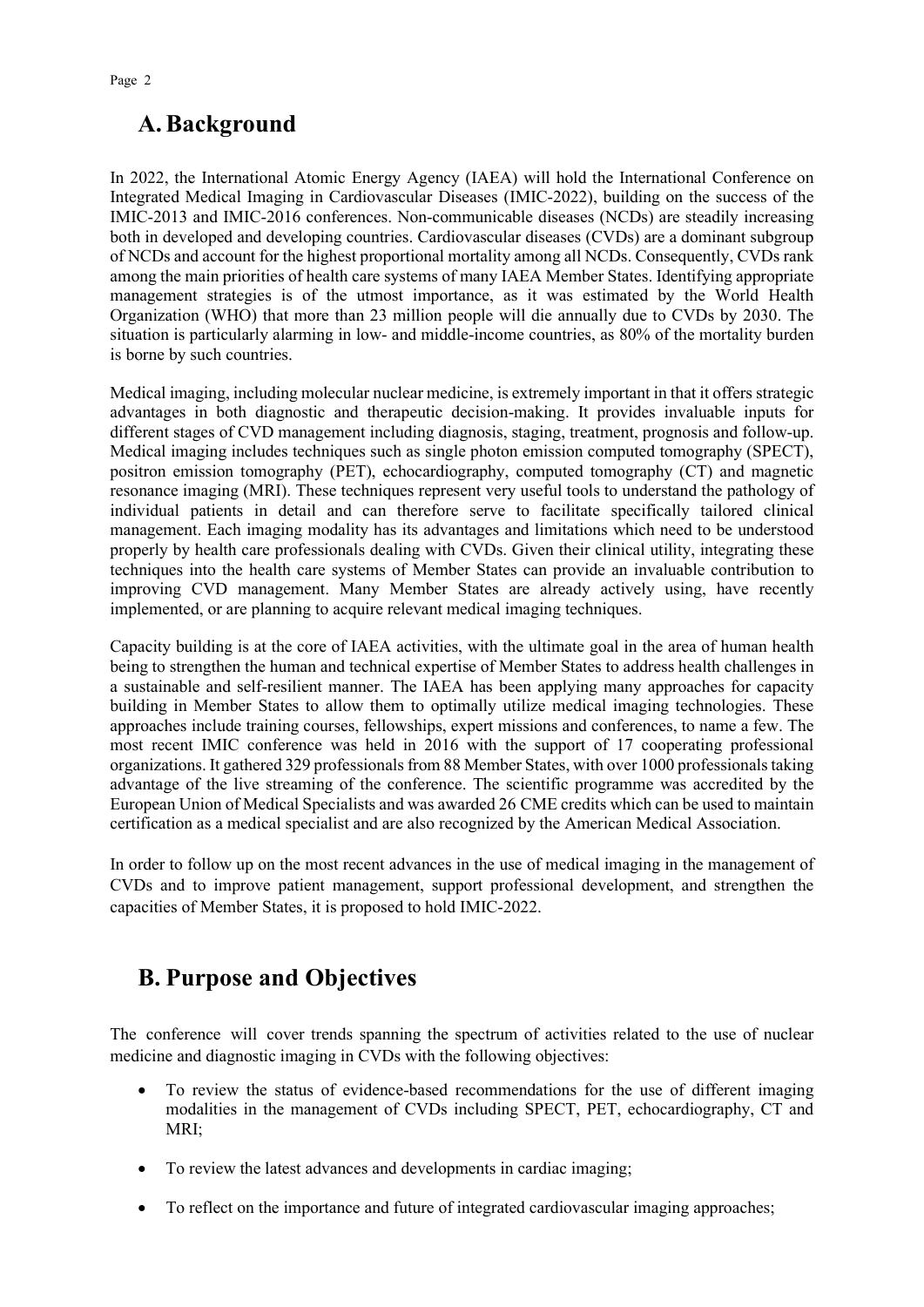- To deliver supportive 'know-how' via continuing medical education programmes in the field, including information on the relative merits and limitations of each imaging modality;
- To reflect on the impact of COVID-19 on the diagnosis of heart conditions, and on the role of medical imaging in the assessment of cardiovascular complications due to COVID;
- To interact with all professionals involved in the management of CVDs and provide them with state-of-the-art information on cardiac imaging; and
- To identify challenges and trends, as well as the role of the IAEA and other professional organizations in addressing these.

# **C.Themes and Topics**

The IAEA invites participants to provide high quality contributions on all aspects of medical imaging as applied to the management of CVDs. Both academic and practice-based papers under the umbrella of the following topics are welcome:

- Experience in the use of medical imaging for the management of stable coronary artery disease, acute coronary syndromes, heart failure, cardiomyopathies, pericardial diseases, primary valve diseases, cardio-oncology, endocarditis, congenital heart disease or other applications;
- Member State experience in the implementation of SPECT, SPECT/CT, PET/CT, echocardiography, CT or MRI facilities for cardiac studies;
- Experience in setting up an integrated cardiovascular imaging facility;
- Radiopharmaceutical production using cyclotrons and radionuclide generators including good manufacturing practices and quality assurance aspects — with special reference to imaging agents for CVDs;
- Issues of medical physics, instrumentation and image processing and analysis related to CVD imaging;
- Quality audits in integrated cardiovascular imaging and nuclear medicine practices;
- Radiation protection for personnel and dose reduction for patients; and
- Ethics, leadership, and education in cardiac imaging.

## **D. Structure**

The conference will have an opening session including statements delivered by the Director General of the IAEA, the Deputy Director General of Nuclear Sciences and Applications, the Director of the Division of Human Health and the Conference Scientific Secretary, followed by keynote lectures, presented by invited international speakers.

The conference is organized by clinical sessions, addressing specific cardiac diseases such as coronary artery disease (CAD), heart failure, and cardio-oncology, among others. Every session will follow a clinical systems-based approach and include an initial discussion on the important clinical aspects of the disease, or condition, to which the session is devoted. The discussion will be followed by a thorough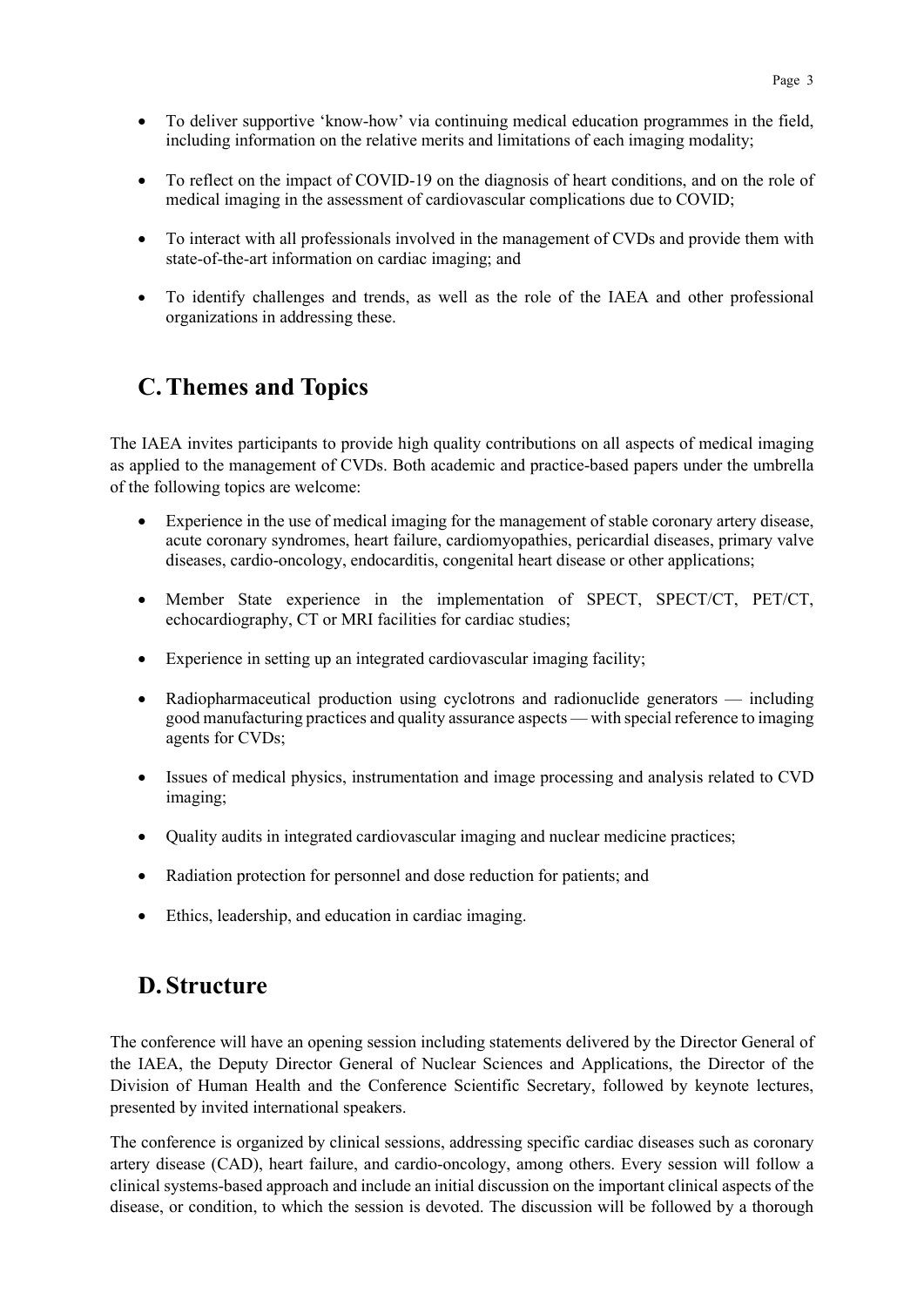Page 4

review of the role of different medical imaging techniques and will conclude with highlights of the topic. The clinical sessions will comprise plenary and interactive 'read with the experts' lectures.

Sessions devoted to medical physicists, technologists, radiographers, radiopharmacists and radiochemists will be conducted in parallel.

Depending on the number of abstracts, poster sessions will also be organized. The best abstracts will be selected, and the authors will have the opportunity to present their work at the abstract presentation sessions.

The conference will end with a plenary session on future directions and trends in cardiovascular imaging and a closing ceremony that will include a highlight lecture stressing the most prominent aspects of the conference.

# **E. Expected Outcomes**

The conference will provide clinicians, scientists and professionals with an international forum at which they can review the latest developments of all aspects of integrated medical imaging as applied to CVDs, aiming to address health challenges common to many IAEA Member States.

# **F. Target Audience**

This conference will give an opportunity to review the exciting latest developments in the field of integrated medical imaging as applied to CVDs. The target audience comprises:

- Nuclear medicine physicians
- Radiologists
- Cardiologists
- Radiochemists/Radiopharmacists
- Medical physicists
- Technologists/Radiographers
- Other practitioners and scientists working in all aspects of cardiac imaging.

# **G.Call for Papers**

Contributions on the topics listed in Section C are welcome as oral or poster presentations. All submissions, apart from invited papers, must present original work, which has not been published elsewhere.

### **G.1. Submission of Abstracts**

Abtracts (approximately 500 to 600 words on one or a maximum of two printed A4 pages, may contain any charts, graphs, figures and references) should give enough information on the content of the proposed paper to enable the Programme Committee to evaluate it. Anyone wishing to present at the conference must submit an abstract in electronic format using the conference's file submission system [\(IAEA-INDICO\)](https://conferences.iaea.org/), which is accessible from the conference web page (see Section Q). The abstract can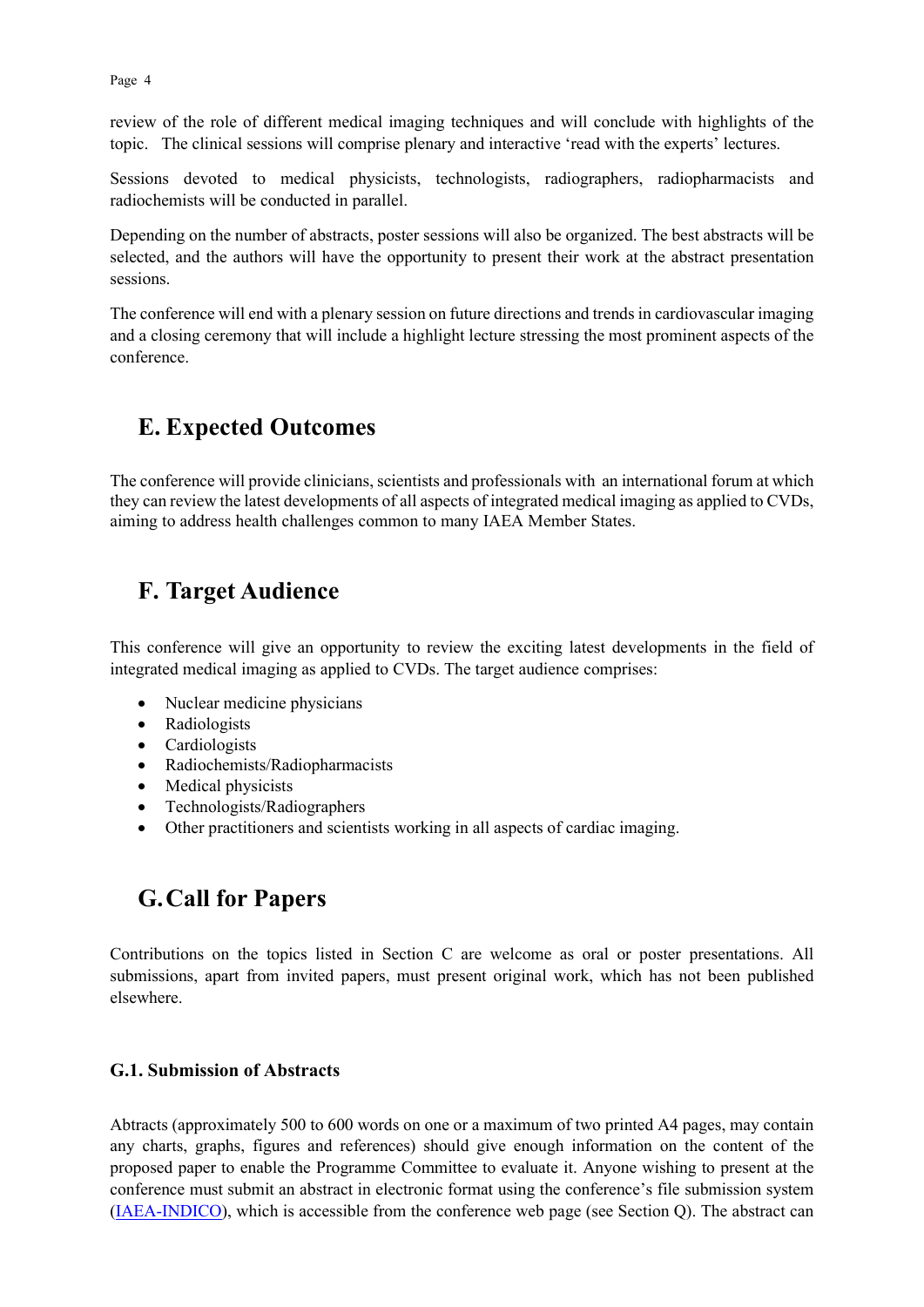be submitted through this system from **1 November 2021 until 30 April 2022**. Specifications for the layout will be available on IAEA-INDICO. The system for electronic submission of abstracts, IAEA-INDICO, is the sole mechanism for submission of contributed abstracts. Authors are encouraged to submit abstracts as early as possible. The IAEA will not accept submissions via email.

In addition, authors must register online using the InTouch+ platform (see Section H). The online registration together with the auto-generated Participation Form (Form A) and Form for Submission of a Paper (Form B) must reach the IAEA no later than **30 April 2022**.

**IMPORTANT:** The Programme Committee will consider uploaded abstracts only if these two forms have been received by the IAEA through the established official channels (see Section H).

### **G.2. Acceptance of Abstracts**

The Secretariat reserves the right to exclude abstracts that do not comply with its technical or scientific quality standards and that do not apply to one of the topics listed in Section C.

Authors will be informed by **End of July 2022** as to whether their submission has been accepted, either orally or as a poster, for presentation at the conference. Accepted abstracts will also be reproduced in an unedited electronic compilation of Abstracts which will be made available to all registered participants of the conference.

# **H.Participation and Registration**

All persons wishing to participate in the event must be designated by an IAEA Member State or should be member of an organization that has been invited to attend. The list of IAEA Member States and invited organizations is available on the event web page (see Section Q).

### **Registration through the InTouch+ platform:**

1. Access the InTouch+ platform [\(https://intouchplus.iaea.org\)](https://intouchplus.iaea.org/):

- Persons with an existing NUCLEUS account can [sign in here](https://nucleus.iaea.org/Pages/Help/SignIn.aspx) with their username and password;
- Persons without an existing NUCLEUS account can **[register](https://nucleus.iaea.org/Pages/Help/Registration.aspx) here**.

2. Once signed in, prospective participants can use the InTouch+ platform to:

- Complete or update their personal details under 'Basic Profile' (if no financial support is requested) or under 'Complete Profile' (if financial support is requested) and upload the relevant supporting documents;
- Search for the relevant event (**EVT2005413**) under the 'My Eligible Events' tab;
- Select the Member State or invited organization they want to represent from the drop-down menu entitled 'Designating authority' (if an invited organization is not listed, please contact [Conference.Contact-Point@iaea.org\)](mailto:Conference.Contact-Point@iaea.org);
- If applicable, indicate whether a paper is being submitted and complete the relevant information;
- If applicable, indicate whether financial support is requested and complete the relevant information (this is not applicable to participants from invited organizations);
- Based on the data input, the InTouch+ platform will automatically generate Participation Form (Form A), Form for Submission of a Paper (Form B) and/or Grant Application Form (Form C);
- Submit their application.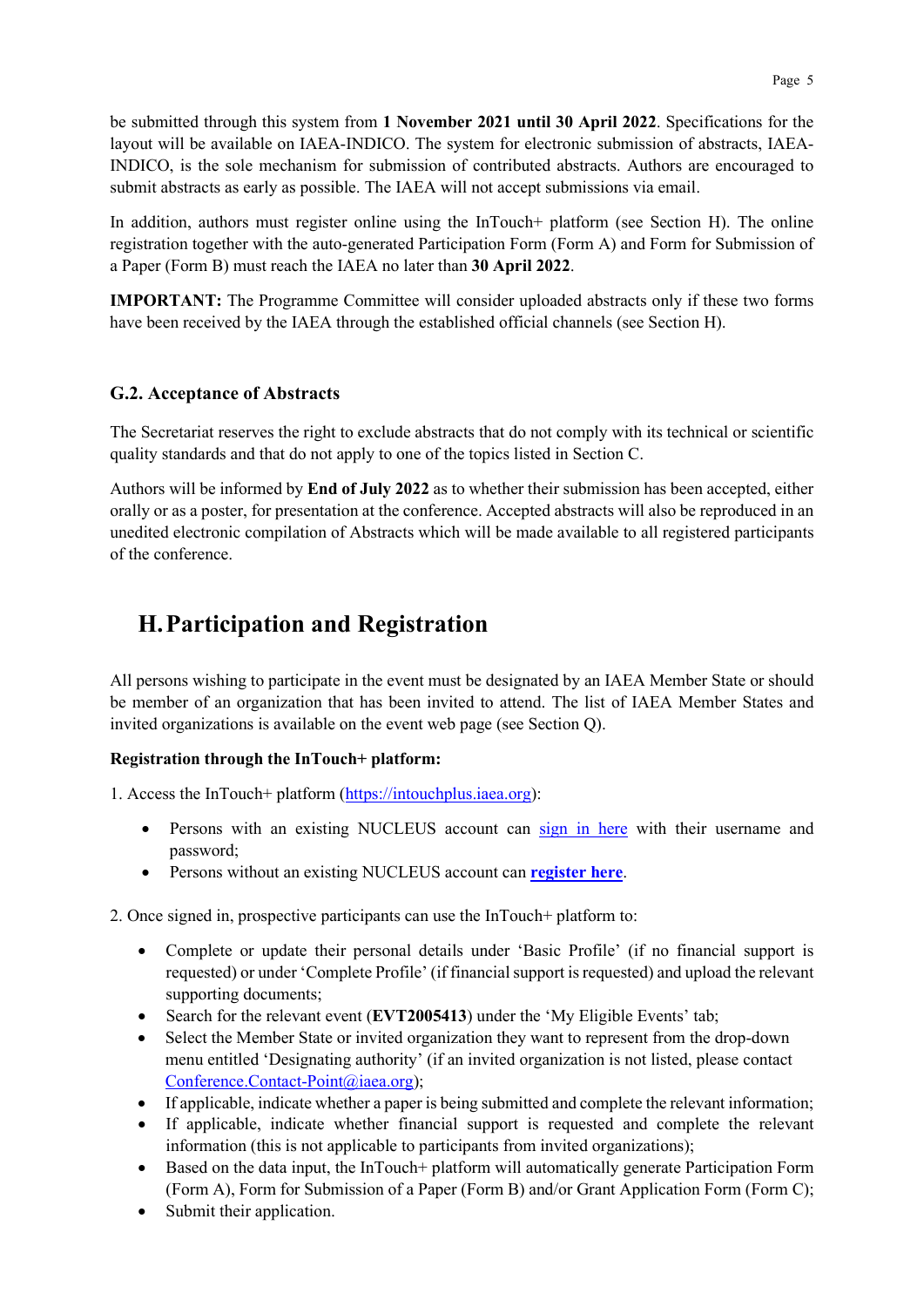Once submitted through the InTouch+ platform, the application together with the auto-generated form(s) will be transmitted automatically to the required authority for approval. If approved, the application together with the form(s) will automatically be sent to the IAEA through the online platform.

**NOTE:** Should prospective participants wish to submit a paper or request financial support, the application needs to be submitted by the specified deadlines (see section O).

For additional information on how to apply for an event, please refer to the  $InTouch+ Help$  page. Any other issues or queries related to InTouch+ can be sent to [InTouchPlus.Contact-Point@iaea.org.](mailto:InTouchPlus.Contact-Point@iaea.org)

If it is not possible to submit the application through the InTouch+ platform, prospective participants are requested to contact the IAEA's Conference Services Section via email: [Conference.Contact-](mailto:Conference.Contact-Point@iaea.org)[Point@iaea.org.](mailto:Conference.Contact-Point@iaea.org)

Participants are hereby informed that the personal data they submit will be processed in line with the [Agency's Personal Data and Privacy Policy](https://www.iaea.org/about/privacy-policy#:%7E:text=The%20IAEA%20is%20committed%20to,accountable%20and%20non%2Ddiscriminatory%20manner.&text=The%20Privacy%20Policy%20provides%20the,carrying%20out%20its%20mandated%20activities.) and is collected solely for the purpose(s) of reviewing and assessing the application and to complete logistical arrangements where required. Further information can be found in the [Data Processing Notice](https://nucleus.iaea.org/sites/intouchplushelp/Documents/itp_dpn.pdf) concerning IAEA InTouch+ platform.

## **I. Expenditures and Grants**

No registration fee is charged to participants.

The IAEA is generally not in a position to bear the travel and other costs of participants in the conference. The IAEA has, however, limited funds at its disposal to help cover the cost of attendance of certain participants. Upon specific request, such assistance may be offered to normally one participant per country, provided that, in the IAEA's view, the participant will make an important contribution to the conference.

If participants wish to apply for a grant, they should submit applications to the IAEA using the InTouch+ platform through their competent national authority (see Section H). Participants should ensure that applications for grants are:

- 1. Submitted by **30 April 2022**;
- 2. Accompanied by Grant Application Form (Form C); and
- 3. Accompanied by Participation Form (Form A).

Applications that do not comply with the above conditions cannot be considered.

Approved grants will be issued in the form of a lump sum payment that usually covers **only part of the cost of attendance**.

## **J. Distribution of Documents**

A preliminary and final programme will be made available on the conference web page (see Section Q) prior to the start of the conference. The electronic compilation of abstracts will be accessible free of charge to participants registered for the conference.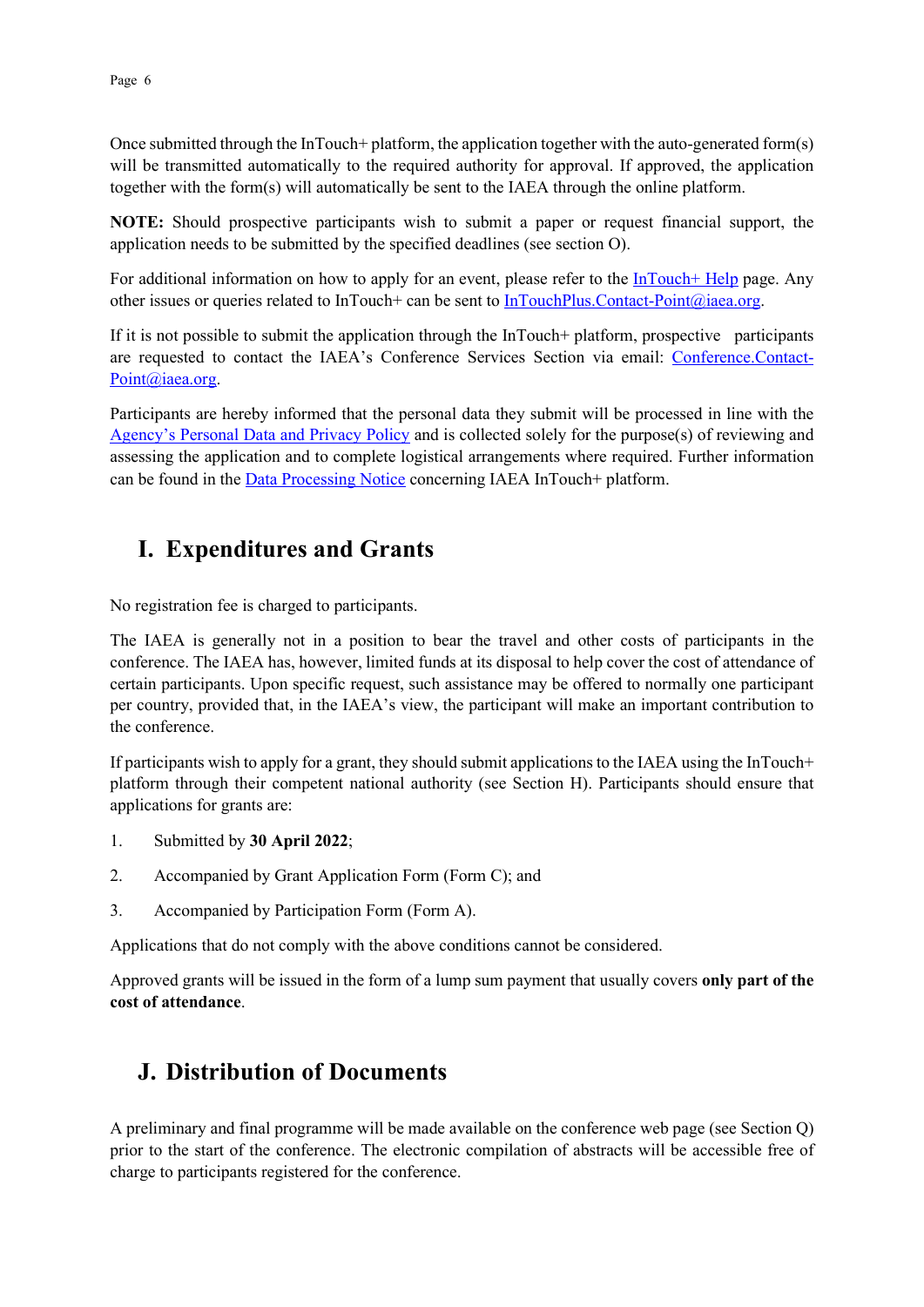## **K.Exhibitions**

A limited amount of space will be available for commercial vendors' displays/exhibits during the conference. Interested parties should contact the Scientific Secretariat by email [imic2022@iaea.org](mailto:imic2022@iaea.org) by **30 April 2022**.

# **L. Working Language**

The working language of the conference will be English. All communications must be sent to the IAEA in English.

## **M. Venue and Accommodation**

The conference will be held at the Vienna International Centre (VIC), where the IAEA's Headquarters are located. Participants are advised to arrive at Checkpoint 1/Gate 1 of the VIC one hour before the start of the event on the first day in order to allow for timely registration. Participants will need to present an official photo identification document in order to be admitted to the VIC premises.

Participants must make their own travel and accommodation arrangements. Hotels offering a reduced rate for participants are listed on [https://www.iaea.org/events.](https://www.iaea.org/events) Please note that the IAEA is not in a position to assist participants with hotel bookings, nor can the IAEA assume responsibility for paying fees for cancellations, re-bookings and no-shows.

## **N. Visas**

Participants who require a visa to enter Austria should submit the necessary application to the nearest diplomatic or consular representative of Austria as early as three months but not later than four weeks before they travel to Austria. Since Austria is a Schengen State, persons requiring a visa will have to apply for a Schengen visa. In States where Austria has no diplomatic mission, visas can be obtained from the consular authority of a Schengen Partner State representing Austria in the country in question.

For more information, please see the Austria Visa Information document available on [https://www.iaea.org/events.](https://www.iaea.org/events)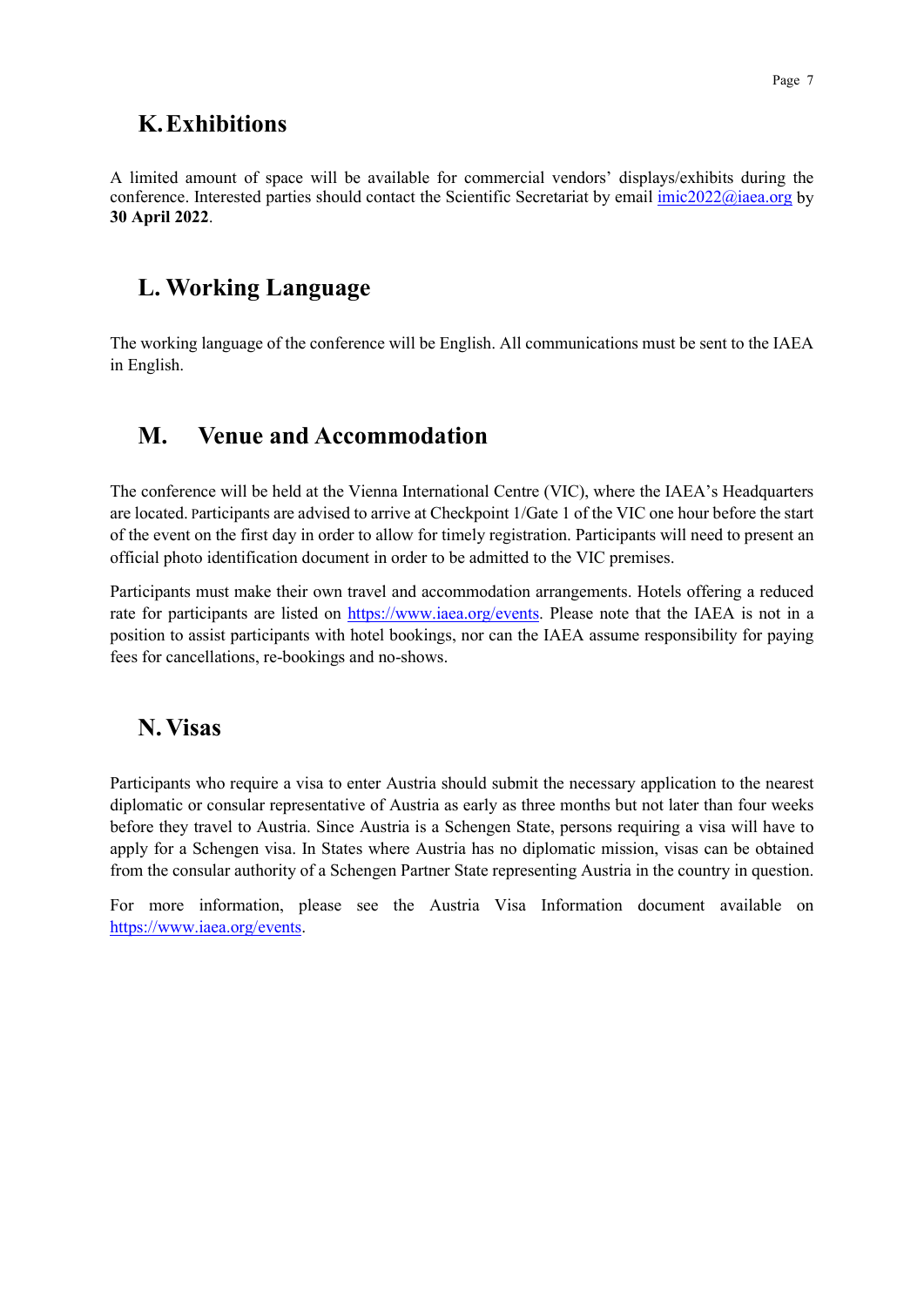# **O.Key Deadlines and Dates**

| Submission of abstracts through IAEA-INDICO                                                        | <b>30 April 2022</b> |
|----------------------------------------------------------------------------------------------------|----------------------|
| Submission of Form B (together with Form A) through the InTouch+<br>platform                       | <b>30 April 2022</b> |
| Submission of Form C (together with Form A) through the InTouch+<br>platform                       | <b>30 April 2022</b> |
| Notification of acceptance of abstracts for oral or poster presentation                            | End of July 2022     |
| Submission of Form A only (no paper submission, no grant request)<br>through the InTouch+ platform | No deadline          |

# **P. Conference Secretariat**

## **General Postal Address and Contact Details of the IAEA:**

International Atomic Energy Agency Vienna International Centre PO Box 100 1400 VIENNA AUSTRIA Tel.: +43 1 2600 Fax: +43 1 2600 2007 Email: [Official.Mail@iaea.org](mailto:official.mail@iaea.org)

### **Scientific Secretaries of the Conference:**

#### **Ms Diana Paez**

Nuclear Medicine and Diagnostic Imaging Section Division of Human Health Department of Nuclear Sciences and Applications Tel.: +43 1 2600 21670 Fax: +43 1 26007 Email: [imic2022@iaea.org](mailto:imic2022@iaea.org)

#### **Ms Miriam Mikhail-Lette**

Nuclear Medicine and Diagnostic Imaging Section Division of Human Health Department of Nuclear Sciences and Applications Tel.: +43 1 2600 21688 Fax: +43 1 26007 Email: [imic2022@iaea.org](mailto:imic2022@iaea.org)